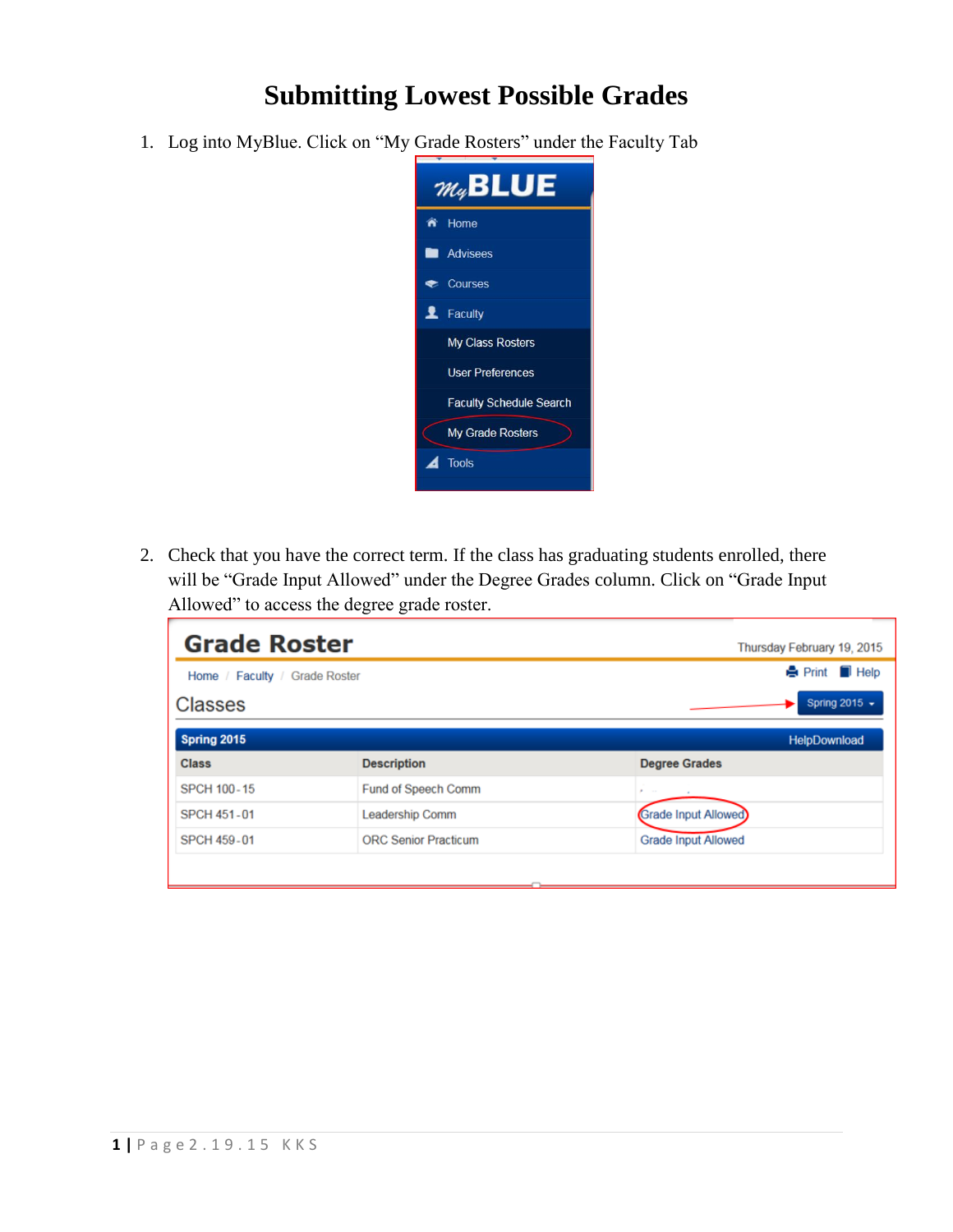3. Under Display Options make sure "Degree Grades" is chosen for grade roster type. Only graduating students will appear.

| Q | TESE 816D - 06 (10352)                                                                | Spring 2011   Regular Academic Session   University of Nebraska Kearney   Graduate<br>change class |                        |                                                                     |              |                                         |       |  |  |  |  |  |
|---|---------------------------------------------------------------------------------------|----------------------------------------------------------------------------------------------------|------------------------|---------------------------------------------------------------------|--------------|-----------------------------------------|-------|--|--|--|--|--|
|   | Practicum in Special Education (Lecture)                                              |                                                                                                    |                        |                                                                     |              |                                         |       |  |  |  |  |  |
|   | <b>Days and Times</b>                                                                 | <b>Room</b>                                                                                        |                        | <b>Instructor</b>                                                   |              | <b>Dates</b>                            |       |  |  |  |  |  |
|   | <b>TBA</b>                                                                            | <b>WEB BASED COURSE</b>                                                                            |                        | Ann Knipping,<br>Joan Lewis                                         |              | $01/10/2011 -$<br>05/05/2011            |       |  |  |  |  |  |
|   | <b>Display Options:</b><br>*Grade Roster Type (<br><b>Student Grade</b><br><b>Exc</b> | <b>Degree Grades</b><br><b>Display Unassigned Roster Grade Only</b>                                |                        | <b>Grade Roster Action:</b><br>*Approval Status                     |              | Not Reviewed<br>save                    |       |  |  |  |  |  |
|   | ID                                                                                    | <b>Name</b>                                                                                        | <b>Roster</b><br>Grade | Official Grade<br>Grade                                             | <b>Basis</b> | <b>Program and Plan</b>                 | Level |  |  |  |  |  |
|   | 1                                                                                     |                                                                                                    |                        |                                                                     |              |                                         |       |  |  |  |  |  |
|   |                                                                                       |                                                                                                    | ▼                      |                                                                     | <b>CNC</b>   | Education -<br><b>Special Education</b> |       |  |  |  |  |  |
|   | 2                                                                                     |                                                                                                    |                        | Gradua<br>Education -<br>CNC.<br>Gradua<br><b>Special Education</b> |              |                                         |       |  |  |  |  |  |

4. Enter the *lowest possible grade* the student may receive this semester. Choose the letter grade from the pull down menu under "Roster Grade." Click Save. CR and NC are available for classes that are graded Credit/No Credit.

|                   | <b>Display Options:</b><br>*Grade Roster Type                    | Degree Grades<br>Display Unassigned Roster Grade Only                            |                                            | <b>Grade Roster Action:</b><br>*Approval Status |              | Not Reviewed<br>۰                       | save                            |
|-------------------|------------------------------------------------------------------|----------------------------------------------------------------------------------|--------------------------------------------|-------------------------------------------------|--------------|-----------------------------------------|---------------------------------|
|                   | <b>EXE</b><br><b>Student Grade</b><br><b>ID</b>                  | Name                                                                             | Roster<br>Grade                            | Official Grade<br>Grade                         | <b>Basis</b> | <b>Program and Plan</b>                 | Level                           |
| ℿ                 |                                                                  |                                                                                  |                                            |                                                 | CNC          | Education -<br>Special Education        | Graduate                        |
| $\overline{a}$    |                                                                  |                                                                                  | $A +$<br>A٠                                |                                                 | <b>CNC</b>   | Education -<br><b>Special Education</b> | Graduate                        |
| <b>Select All</b> | View All   2   Download<br>Clear All<br>notify selected students | H 44 Rows 1 - 2 of<br><- add this grade to selected stud c-<br>notify all stud D | B<br>$B +$<br>в-<br>c<br>$C +$<br>CR<br>D+ |                                                 |              |                                         | <b>Printer Friendly Version</b> |
|                   |                                                                  |                                                                                  | D٠<br>F<br><b>NC</b>                       |                                                 |              |                                         | SAVE                            |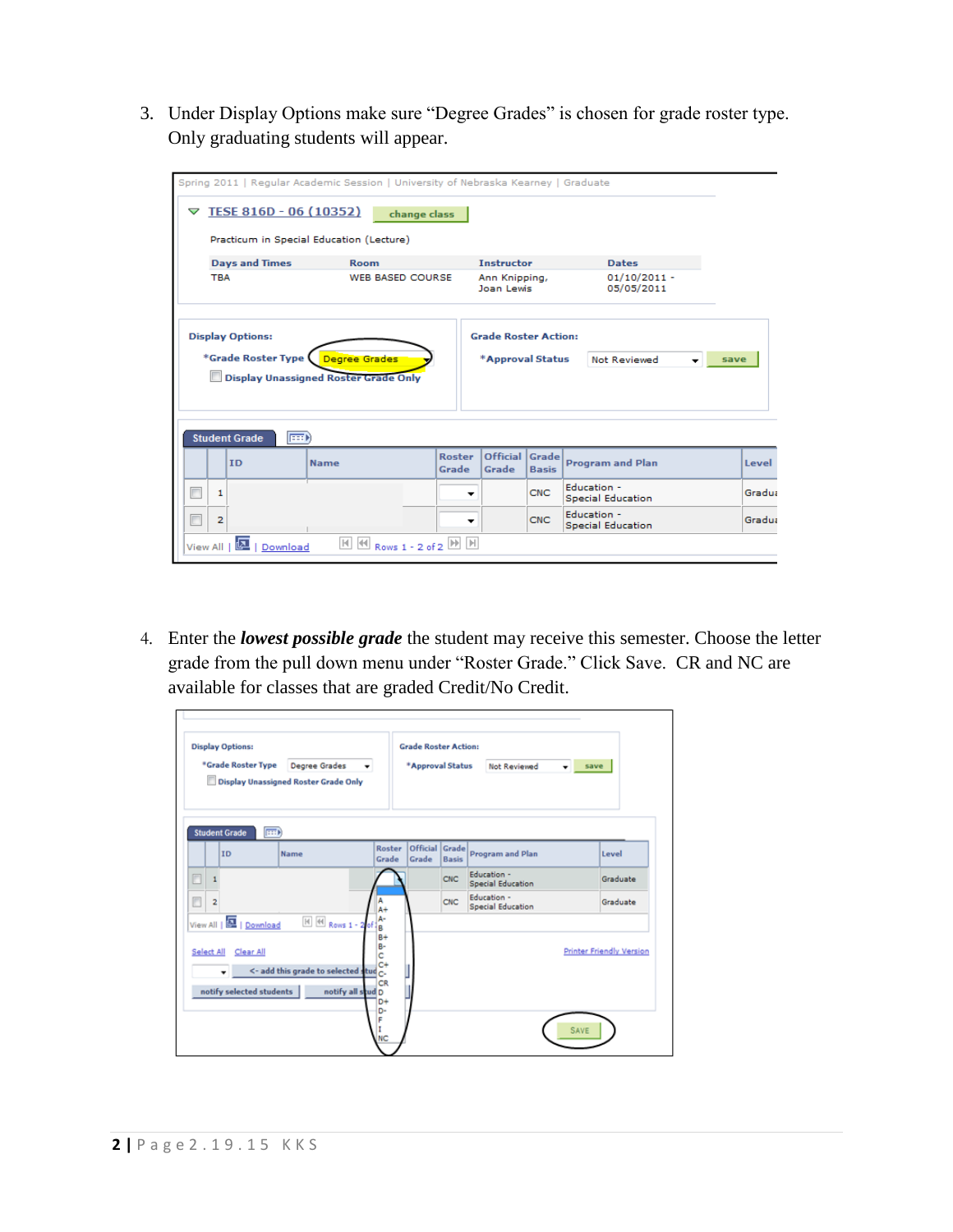**5.** The same grade can be given to all or several students at once. Check the box to the left of the students you want to select. Go below and choose the grade from the drop down menu to assign to all selected students. Then click, "Add this grade to selected students." The grades will post under the "roster grade" column for each student selected. **Click Save.**



6. Once grades are posted and saved for all students, choose "Approved" from the approval status. Click Save next to the "approved" status.

|   | <b>Display Options:</b><br>*Grade Roster Type<br><b>Degree Grades</b><br>$\overline{\phantom{a}}$<br><b>Display Unassigned Roster Grade Only</b> |                                       |                                                             |                        | <b>Grade Roster Action:</b><br>*Approval Status |              | Approved<br>٠                           | save                      |
|---|--------------------------------------------------------------------------------------------------------------------------------------------------|---------------------------------------|-------------------------------------------------------------|------------------------|-------------------------------------------------|--------------|-----------------------------------------|---------------------------|
|   |                                                                                                                                                  | <b>Student Grade</b><br><b>Exc</b>    |                                                             |                        |                                                 |              |                                         |                           |
|   |                                                                                                                                                  | ID                                    | <b>Name</b>                                                 | <b>Roster</b><br>Grade | Official Grade<br>Grade                         | <b>Basis</b> | <b>Program and Plan</b>                 | Level                     |
| Г | 1                                                                                                                                                |                                       |                                                             | <b>CR</b>              |                                                 | <b>CNC</b>   | Education -<br><b>Special Education</b> | Gradua                    |
| г | 2                                                                                                                                                |                                       |                                                             | <b>CR</b>              |                                                 | <b>CNC</b>   | Education -<br>Special Education        | Gradua                    |
|   | View All                                                                                                                                         | 囜<br>  Download                       | $\bigotimes$ Rows 1 - 2 of 2 $\bigotimes$ $\bigotimes$<br>H |                        |                                                 |              |                                         |                           |
|   | Select All                                                                                                                                       | Clear All<br>notify selected students | notify all students                                         |                        |                                                 |              |                                         | <b>Printer Friendly V</b> |
|   |                                                                                                                                                  |                                       |                                                             |                        |                                                 |              |                                         |                           |

7. It is recommended to print a list of LPG grades you have entered. Choose "printer friendly version" in the bottom right hand corner to print this list.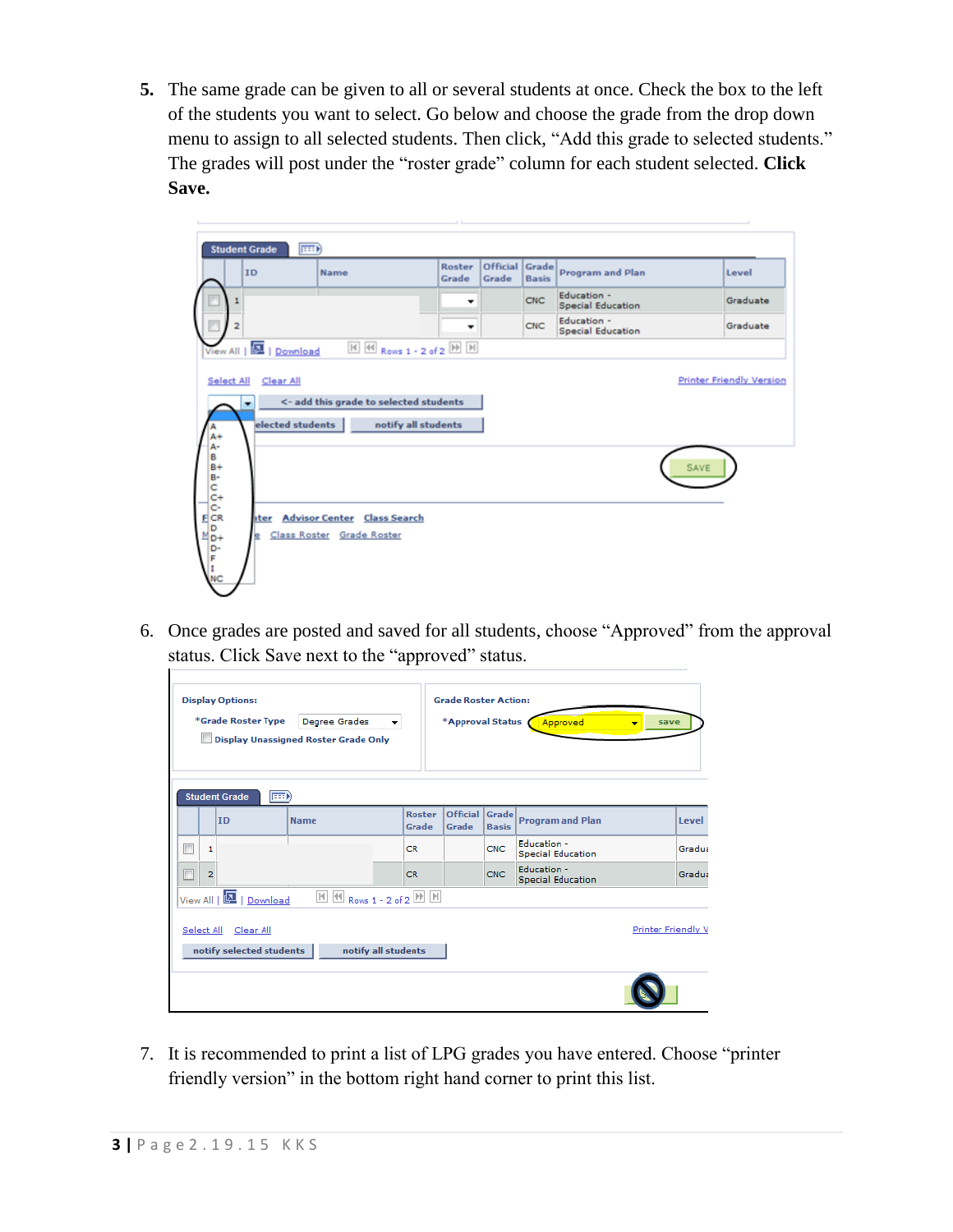8. After submitting grades, click on "Change Class" to select the next class to submit grades for.

|                                               | $\triangledown$ SPCH 451 - 01 (13537)       | change class                |                   |                                                 |                  |                                                                      |        |  |
|-----------------------------------------------|---------------------------------------------|-----------------------------|-------------------|-------------------------------------------------|------------------|----------------------------------------------------------------------|--------|--|
|                                               | Leadership Communication (Lecture)          |                             |                   |                                                 |                  |                                                                      |        |  |
| <b>Days and Times</b>                         | Room                                        |                             |                   | Instructor                                      |                  | Dates                                                                |        |  |
| <b>TBA</b>                                    |                                             | ONLINE - Fully Online       |                   | Amber S Messersmith                             |                  | $01/12/2015 -$<br>05/07/2015                                         |        |  |
| <b>Display Options:</b><br>*Grade Roster Type | <b>Display Unassigned Roster Grade Only</b> | Degree Grades               | ▼                 | <b>Grade Roster Action:</b><br>*Approval Status |                  | Approved<br>۰                                                        | save:  |  |
| <b>Student Grade</b>                          | <b>EXTER</b>                                |                             |                   |                                                 |                  |                                                                      |        |  |
| ID                                            | Name                                        | Roster<br>Grade             | Official<br>Grade | Grading<br>Basis                                | Program and Plan |                                                                      | Level  |  |
| 1                                             |                                             | $A +$                       |                   | GRD                                             |                  | Fine Arts & Humanities -<br>Organizational Relational Com/Psychology | Senior |  |
| $\overline{\mathbf{z}}$                       |                                             | $A +$                       |                   | GRD                                             |                  | Fine Arts & Humanities -<br>Organizational Relational Com            | Senior |  |
| View All                                      | 1 Download                                  | $H$ $H$ Rows 1 - 2 of 2 $H$ |                   |                                                 |                  |                                                                      |        |  |

9. Select the Grade Roster icon that is next to a class you have not yet graded. (Note: The icon will only appear for classes that have graduating students enrolled.)

|                               | <b>Faculty Center</b> |                                                                     |    |                                   |                  |                                   |                                                                   |  |
|-------------------------------|-----------------------|---------------------------------------------------------------------|----|-----------------------------------|------------------|-----------------------------------|-------------------------------------------------------------------|--|
| <b>My Schedule</b>            |                       |                                                                     |    |                                   |                  |                                   |                                                                   |  |
|                               |                       | Spring 2015   University of Nebraska Kearney                        |    | change term                       | My Exam Schedule | <b>View Personal Data Summary</b> |                                                                   |  |
| <b>Select display option:</b> |                       | Show All Classes                                                    |    | <b>Show Enrolled Classes Only</b> |                  |                                   |                                                                   |  |
|                               |                       | 통의<br><b>AR</b> Class Roster<br><b>Grade Roster</b>                 |    | Learning Management               |                  | Correction Roster                 |                                                                   |  |
|                               |                       |                                                                     |    |                                   |                  |                                   |                                                                   |  |
| Icon Legend:                  |                       |                                                                     |    |                                   |                  |                                   |                                                                   |  |
|                               |                       |                                                                     |    |                                   |                  |                                   |                                                                   |  |
|                               |                       | My Teaching Schedule > Spring 2015 > University of Nebraska Kearney |    |                                   |                  |                                   |                                                                   |  |
| <b>Class</b>                  |                       | <b>Class Title</b>                                                  |    | <b>Enrolled Days &amp; Times</b>  | View All   图   翻 | <b>Room</b>                       | First $\boxed{4}$ 1-5 of 5 $\boxed{2}$ Last<br><b>Class Dates</b> |  |
| (13525)                       | <b>SPCH 100-15</b>    | Fund of Speech Comm<br>(Lecture)                                    | 22 | MoWeFr 11:15AM - 12:05PM          |                  | MC 147                            | Jan 12, 2015-<br>May 7, 2015                                      |  |
| ER<br>88<br>(13537)           | <b>SPCH 451-01</b>    | Leadership Comm<br>(Lecture)                                        | 24 | <b>TBA</b>                        |                  | <b>ONLINE - Fully</b><br>Online   | Jan 12, 2015-<br>May 7, 2015                                      |  |
| (14367)                       | <b>SPCH 451H-01</b>   | Leadership Comm<br>(Lecture)                                        | 0  | <b>TBA</b>                        |                  | <b>ONLINE - Fully</b><br>Online   | Jan 12, 2015-<br>May 7, 2015                                      |  |
| 常郎<br>(16270)                 | <b>SPCH 459-01</b>    | <b>ORC Senior Practicum</b><br>(Lecture)                            | 16 | MoWeFr 10:10AM - 11:00AM          |                  | <b>MC 147</b>                     | Jan 12, 2015-<br>May 7, 2015                                      |  |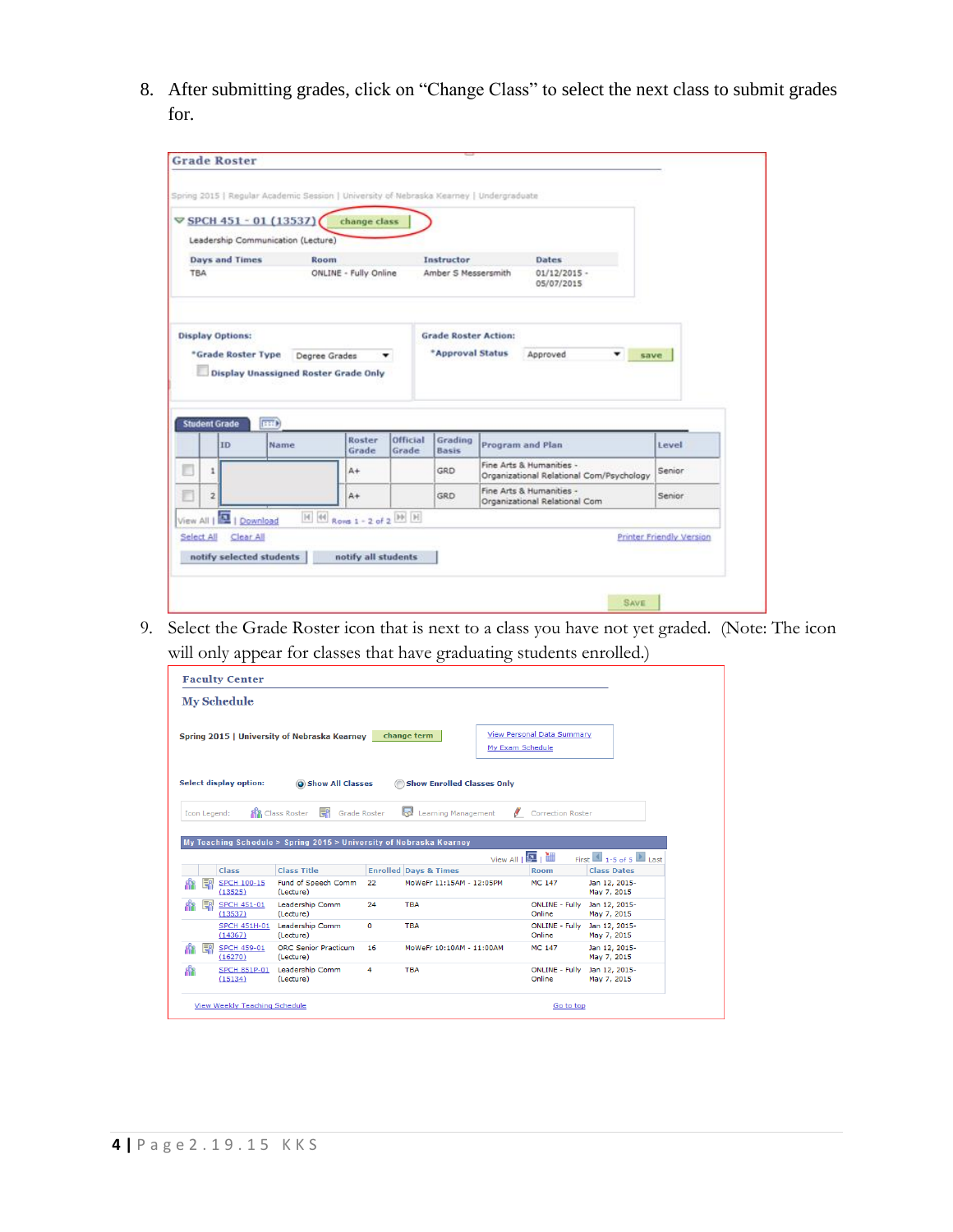10. Once you have entered and saved and approved the grades for your last course. Select "Grade Roster" from the top breadcrumbs.

| Grade Roster Entry                                                                                                                                                                                                                        |                 |                          |                                                 |                                                           |      |        | Thursday February 19, 201 |     |
|-------------------------------------------------------------------------------------------------------------------------------------------------------------------------------------------------------------------------------------------|-----------------|--------------------------|-------------------------------------------------|-----------------------------------------------------------|------|--------|---------------------------|-----|
| Home / Faculty / Grade Roster Grade Entry                                                                                                                                                                                                 |                 |                          |                                                 |                                                           |      |        | <b>A</b> Print            | Hel |
|                                                                                                                                                                                                                                           |                 |                          |                                                 |                                                           |      |        |                           |     |
| <b>Faculty Center</b>                                                                                                                                                                                                                     |                 |                          |                                                 | <b>Class Search</b>                                       |      |        |                           |     |
| my schedule                                                                                                                                                                                                                               |                 | class roster             |                                                 | grade roster                                              |      |        |                           |     |
| Spring 2015   Regular Academic Session   University of Nebraska Kearney   Undergraduate<br>$\triangledown$ SPCH 459 - 01 (16270)<br>Organizational & Relational Communication Senior Practicum (Lecture)<br><b>Days and Times</b><br>Room | change class    |                          | <b>Instructor</b>                               | <b>Dates</b>                                              |      |        |                           |     |
| MoWeFr 10:10AM-11:00AM<br><b>MC 147</b>                                                                                                                                                                                                   |                 |                          | Amber S Messersmith                             | $01/12/2015 -$<br>05/07/2015                              |      |        |                           |     |
| <b>Display Options:</b><br>*Grade Roster Type<br>Degree Grades<br><b>Display Unassigned Roster Grade Only</b>                                                                                                                             | <b>v</b>        |                          | <b>Grade Roster Action:</b><br>*Approval Status | Approved                                                  | save |        |                           |     |
| $\overline{H}$<br><b>Student Grade</b>                                                                                                                                                                                                    |                 |                          |                                                 |                                                           |      |        |                           |     |
| ID<br>Name                                                                                                                                                                                                                                | Roster<br>Grade | <b>Official</b><br>Grade | Grading<br><b>Basis</b>                         | <b>Program and Plan</b>                                   |      | Level  |                           |     |
| $\mathbf{1}$                                                                                                                                                                                                                              | $A +$           |                          | <b>GRD</b>                                      | Fine Arts & Humanities -<br>Organizational Relational Com |      | Senior |                           |     |
|                                                                                                                                                                                                                                           |                 |                          | <b>CPD</b>                                      | Fine Arts & Humanities -                                  |      | Senior |                           |     |

11. From this screen you can check that all your grades have been successfully submitted. If the status is "Grade Input Allowed" this means the grades need to be entered for that course.

| <b>Grade Roster</b>           |                             | Thursday February 19, 2015 |
|-------------------------------|-----------------------------|----------------------------|
| Home / Faculty / Grade Roster |                             | <b>A</b> Print ■ Help      |
| <b>Classes</b>                |                             | Spring 2015 $\star$        |
| Spring 2015                   |                             | HelpDownload               |
| <b>Class</b>                  | <b>Description</b>          | <b>Degree Grades</b>       |
| <b>SPCH 100-15</b>            | Fund of Speech Comm         | Approved                   |
| <b>SPCH 451-01</b>            | Leadership Comm             | Approved                   |
| <b>SPCH 459-01</b>            | <b>ORC Senior Practicum</b> | Approved                   |
|                               |                             |                            |
|                               |                             |                            |
|                               |                             |                            |